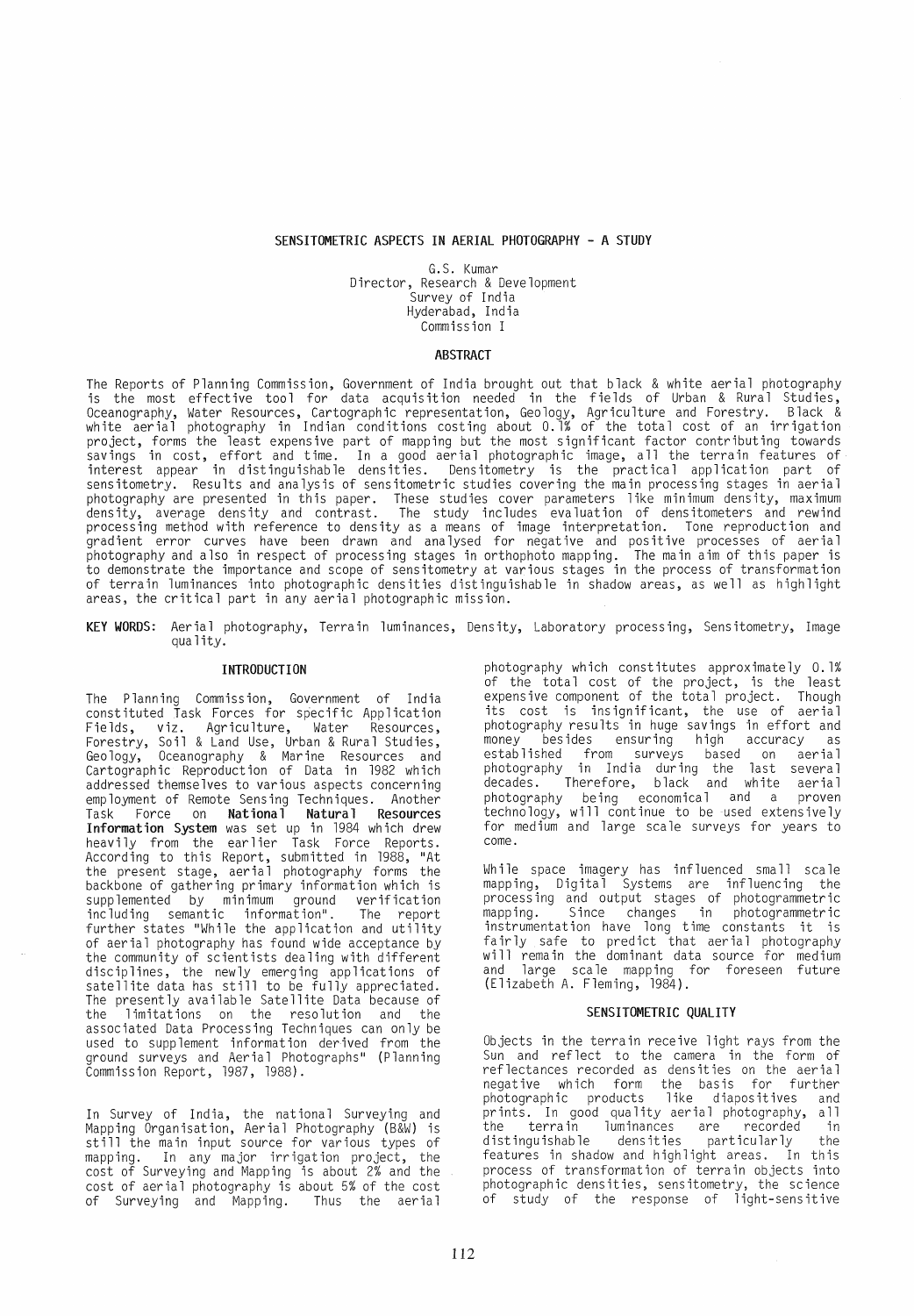materials to light, assumes vital importanee.

The eharaeteristie eurve representing the re lat ionsh ip between Log exposure va lues and the eorresponding density values forms the basis for sensitometric studies. The tones of terrain objeets with low and high refleetanee values recorded in toe and shoulder regions respectively of the eurve have the tendeney for eompression on the negative. The objeetive of sensitometrie monitoring is to ensure that all the seene luninanees of interest are reeorded on the negat ive at the appropriate dens ity leve ls with good tone separations. This assumes relevanee in terms of quality of aerial photography as density forms the basis for interpretation of details on the photograph.

It is not possible to achieve the same level of resolving power throughout the image area. In faet, resolving power attains a maximum va1ue in a very 1 imited range of exposure va lues and resolving power falls for values of low and high exposures. Therefore, the useful range of exposure suffers restriction with increasing demand for better resolution. Thus, the need to use the best and limited part of eharaeteristie eurve to ensure optimum resolution.

The sensitometric aspects are being continuously studied in various organisations with a view to optimise the eonditions for the produetion of best quality image in eertain given eonditions.

Information available with regard to some adopted standards are summarised below:

| Reference                                                                                                               | Minimum<br>MTN                                                                            | DENSITY<br>Maximum<br><b>MAY</b> | Range                               |
|-------------------------------------------------------------------------------------------------------------------------|-------------------------------------------------------------------------------------------|----------------------------------|-------------------------------------|
| G.C. Brock (1952)<br>II.A. Eden (1964)<br>Stewardson (1978)<br> Corten (1986)<br>Graham & Read (1986)<br>Istomin (1961) | 0.3<br>0.3<br>$0.1$ to $0.3$<br>$0.4 \text{ to } 0.6$<br>$0.6$ to $1.0$<br>$0.2$ to $0.4$ | 1.55<br>1.20                     | 1.25<br>0.9<br>0.70<br>(orthophoto) |
| lGerencser (1979)<br>National Land Survey<br>of Sweden                                                                  | 0.5                                                                                       | 1.4                              | 0.9                                 |

Aerial Negative is the basic source material for different applications and it has to meet varying demands. Informat ion of the terra in lost at the aerial negative stage cannot be regained in the subsequent stages of proeess ing. Therefore, the exposure should be such that the subject<br>luminances are recorded on the characteristic curve so that the original tonal variaticns are maintained in the final reproduetion.

#### TONE REPRODUCTION CURVES

From sensitometrie point of view, tone-reproduction curves provide a practical approach for evaluating image quality objectively at eaeh stage of reproduetion and for drawing direct comparison of the final image with the subject. Vissar rightly refers to the attempt to achieve optimum degree of image contrast through a suitable combination of exposure and development as Curve Engineering (Visser J, 1980).

|  |  |  |  | As the contrast increases, effective speed of the  |  |  |
|--|--|--|--|----------------------------------------------------|--|--|
|  |  |  |  | film also increases as indicated in the results    |  |  |
|  |  |  |  | given below in respect of an aerial negative film. |  |  |

| Development Time | Average                              | Effective Film        |
|------------------|--------------------------------------|-----------------------|
| (Minutes)        | Gradient                             | speed (ASA)           |
|                  | 0.21<br>0.37<br>0.67<br>0.94<br>1.03 | 20<br>65<br>88<br>160 |

In the case of Conventional Photo Mapping, diapositive is produeed initially from the Aerial Negative. In an Ortho-photo equipment, an Ortho-negative is produeed from the diapositive. This Orthonegative forms the basis for the produetion of a final positive.

Considering the need to produce a diazo paper print from the final positive, experiments have been earried out to produee a final positive with a dens ity range of about 0.7 to mateh the Log exposure range of the diazo paper of 0.8.

Two different standards of Sensitometric processing have been adopted as shown in fig. 1. The standard with a lower  $D_{\text{MIN}}$  value of around 0.2 was considered as conventional and the standard with DMIN value around 0.4 has been referred to as trial. Tone Reproduetion Curves corresponding to the stages referred in fig. 1 have been constructed as shown in fig.2.

The Tone Reproduction Curves clearly bring out how at various stages of proeessing different parts of the eurve are in use for transformation of terrain luminances into density values. It can be seen that in the 4th quadrant, direct comparison<br>between the final positive and the subject is possible. This type of study helps in determining the appropriate contrast values at different stages with a view to ensure utilisation of straight line portion of the curve. The contrast lost at negative stage can be recovered through appropriate contrast pattern in the toe, straight line and shoulder regions of the eharacteristic curve.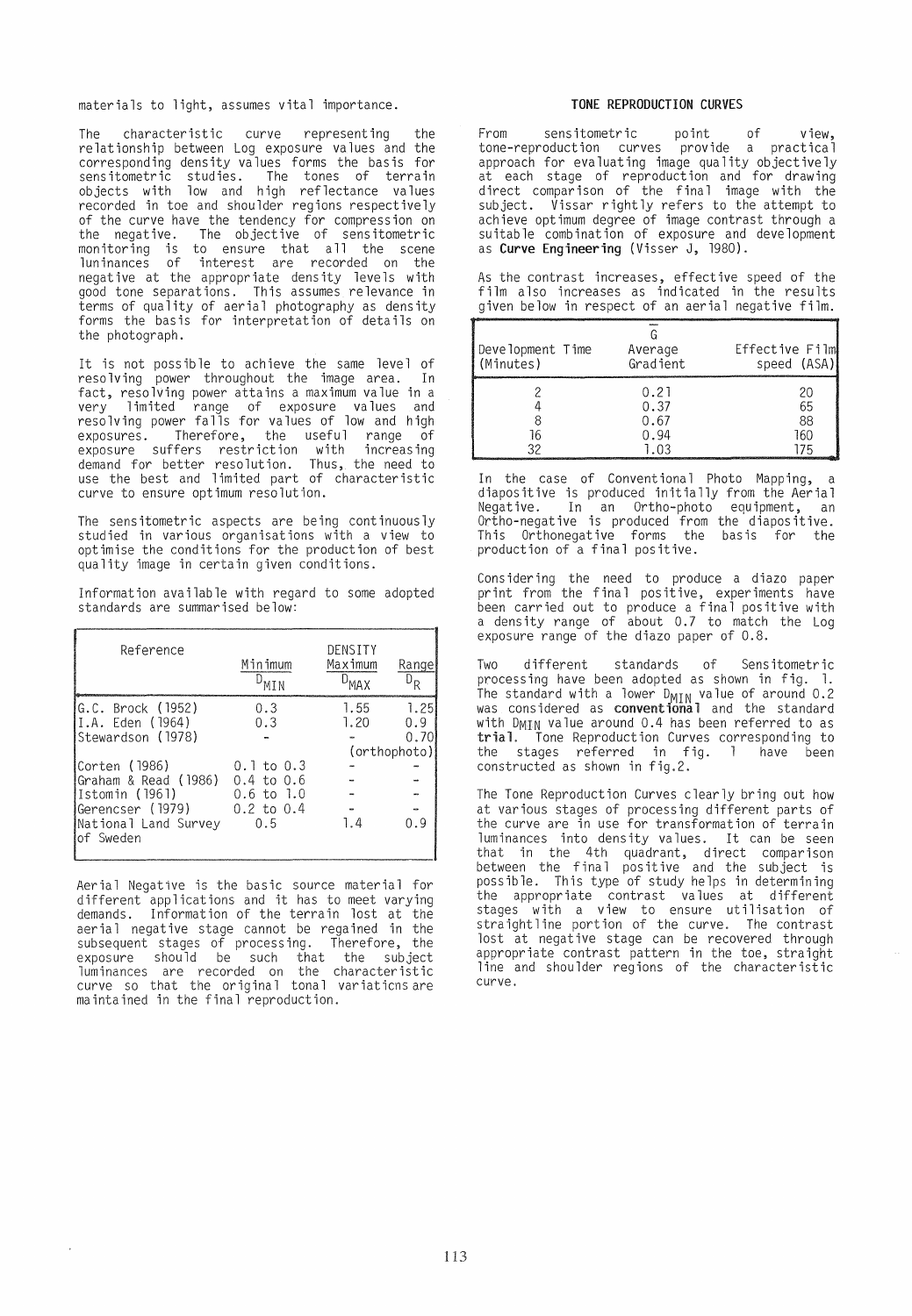

Fig.1 Flow Chart of Reproductions from Aerial Negative

 $D_{MIN}$  = Minimum Density;  $D_{MAX}$  = Maximum Density

 $D_{R}$  $= D_{MAX} - D_{MIN}$ 

 $\bar{G}$  = Average gradient with reference to points to D<sub>MIN</sub> & D<sub>MAX</sub> on the Characteristic Curve.

 $\bar{G}(1.5)$ =Average gradient with reference to points on Curve corresponding to  $D_{MIN}$  and 1.5 units along E axis.

Note: All density values are inclusive of Base & Fog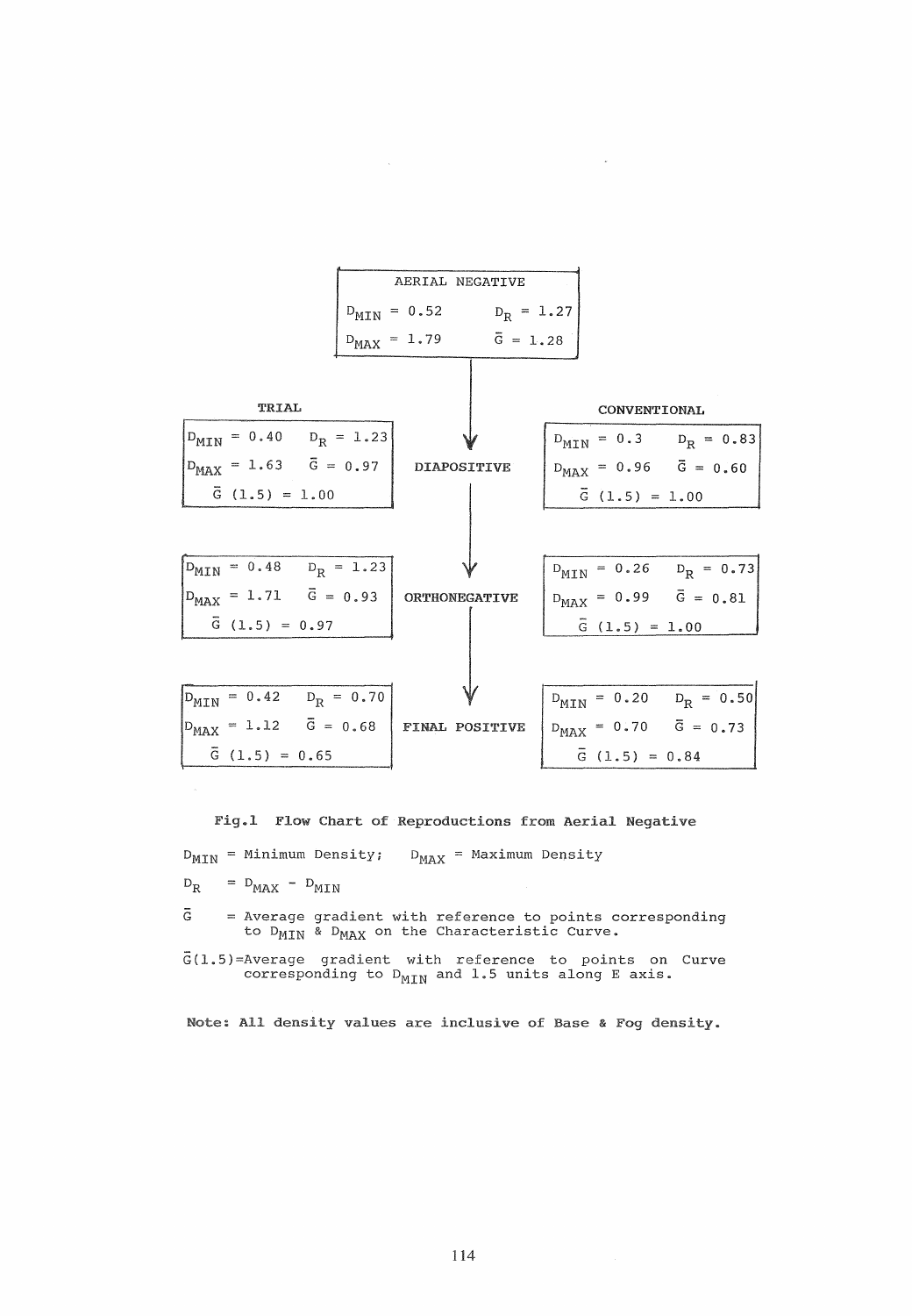

Fig.2 Tone Reproduction Curves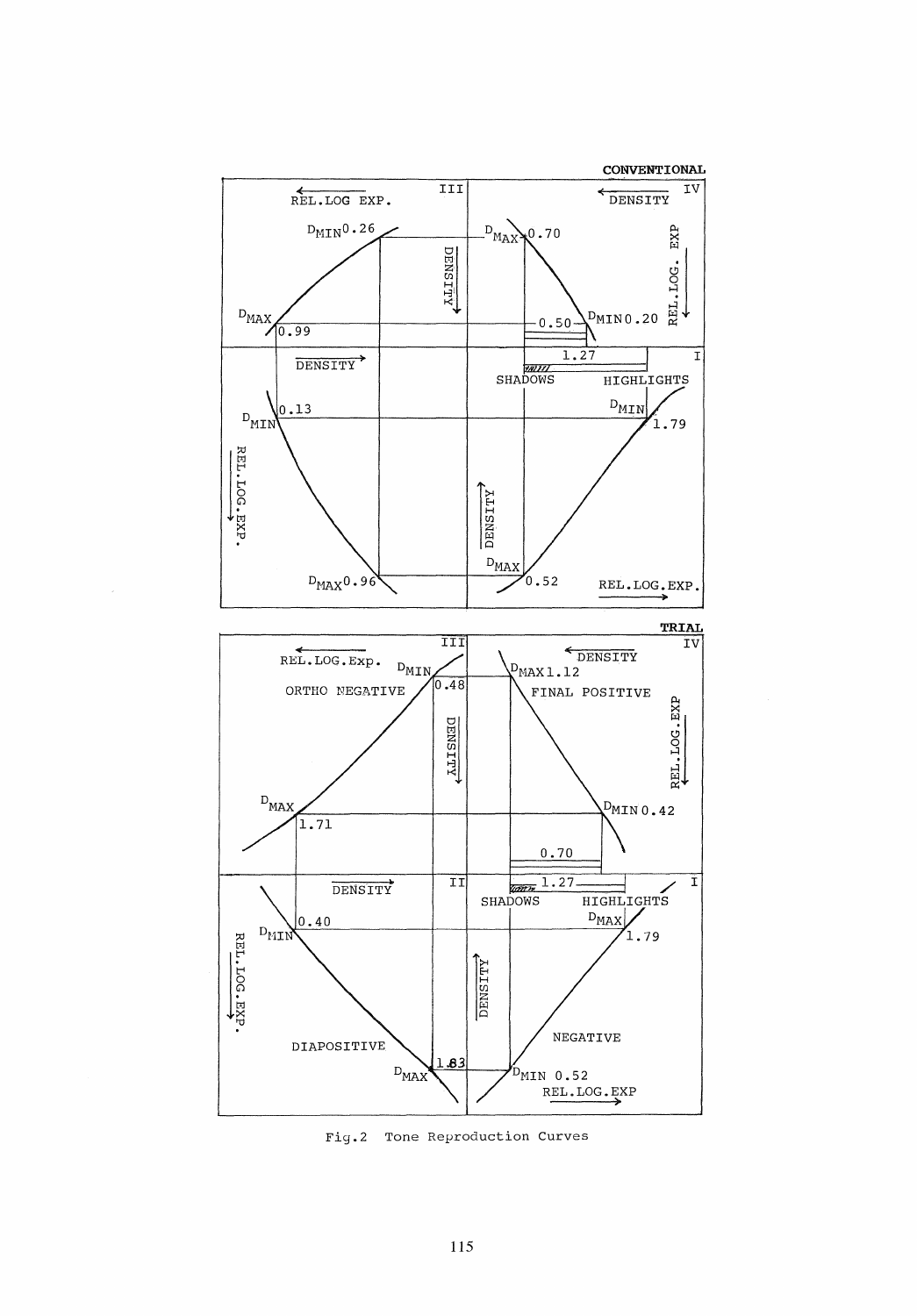## GRADIENT EVALUATION

Through slope product rules, it is possible to choose appropriate slope values at various stages. This type of information is very useful in planning the exposure for any aerial photographic Andres Boberg has drawn Reproduction Curves in respect of aerial photographs having quality score of 7 (very best) and score of 5 & 3 (just acceptable) according to the National Standards of Sweden. Information derived from these curves is summarised below (Andres Boberg, 1988).

The portion of the curve above slope value 1.0 ind icates ga in in eontrast and the port ion be low represents loss of contrast. It can be seen, in the trial case that the contrast in the range of interest increases and then decreases with a narrow peak. In the conventional case the peak is harrow peak: In the conventional case the peak is that in trial ease best part of the curve has been used. Similar observations are derived from the gradient curves for orthonegative and final positive.

| Image Quality Score of Subject Luninance<br>aerial photographs | range | Negative<br>Density<br>range | Gamma<br>N   | Positive<br>Density<br>range | Gamma<br>P | Gamma Product<br>(NP) |
|----------------------------------------------------------------|-------|------------------------------|--------------|------------------------------|------------|-----------------------|
| 7 (Best Quality)                                               | 0.8   | 1.3                          | 1.8          | 1.6                          | 1.6        | 2.9                   |
| 5 (Lower Quality)                                              | 0.9   | 1. 1                         | 1. 1         | 1.5                          | 3.3        | 3.7                   |
| 3 (Quality acceptable)                                         | 0.7   | 0.7                          | $\mathbf{L}$ | 1.5                          | 3.9        | 4.4                   |

High Gamma product is obtained for lower quality image. The examination of Tone Reproduction diagrams clearly brings out that, at the positive reproduction stage, in respect of images with score 5 &3, some part of the dens ity range fa lls in the toe region of the curve below the linear part. This probably is due to under exposure. The author suggests right ly, inereased exposure and a shorter development time i.e. lesser eontrast for better results.

Numerical values of contrast derived from the Characteristic Curve of each stage provide useful<br>information for sensitometric evaluation.  $\overline{G}$  is information for sensitometric evaluation. the average grad ient with reference to the two goints corresponding to D<sub>MIN</sub> & D<sub>MAX</sub> on the Curve.<br>G (1.5) is the gradient with reference to the points corresponding to D<sub>MIN</sub> and the point corresponding to 1.5 units along log E axis. From<br>the data in fig.1. it can be seen that in the trial case the values of G and G (1.5) for all the three stages are more or less same. In the conventional case there is significant variation between the G values of each stage. This clearly<br>shows that in the **trial** case most of the straight line portion has been utilised whereas in conventional case the lower G values indicate utilisation of considerable portion of toe region of the curves causing distortion of density pattern in that region.

Gradients at the points on the eharaeteristic curve correspond ing to O. 1 un its of interva ls on log E axis have been measured and eurves constructed between log exposure and gradient values. Ao B <sup>O</sup>corresponds to subject luninance range. Fig.J shows gradient curves for diapositives.

## REWIND PROCESSING

Continuous processing equipment and rewind processing equipment are in use for processing aerial negative rolls. Density variations produced in rewind processing (Bromide Streamers) can be as large as 0.64 in the high density region in the ends of the film (Kumar G.S., 1976). If upto 9 metres of film is wasted at each end of the roll as leaders and trailers, results can be consistent.

Roller Transport processing is more efficient as it gives even processing results. But rewind processing also is used because of the advantage of its portability. Therefore in sensitometrie studies involving laying down standards or analysis of density values, the effects of rewind processing have to be considered, as applicable.

#### **REFERENCES**

1. Andres Boberg, 1988. A Survey of Aerial Image Quality Assessment Methods, ISPRS, Kyoto, Japan.<br>Archives B 10 Vol.27, pp 144-154.

2. Elizabeth A. Fleming, 1984. Expectations for Aer ia 1 Photography as seen from the s ide of the User, ITC Journal 1984-4 p.322.

3. Kumar G.S, 1976. Effeet of Rewind Processing on Density Values of an Aerial Film, ISP Congress, Helsinki.

4. Planning Commission, Government of India, Report of the Task Force on Cartographic Representation of Data, 1987.

5. Planning Commission, Government of India, 1988. Report of the Task Force on National Natural Resources Information System.

6. Visser J, 1980. Orthophotos - Production and Application, ITC Journal 1980-4, pp 638-659.